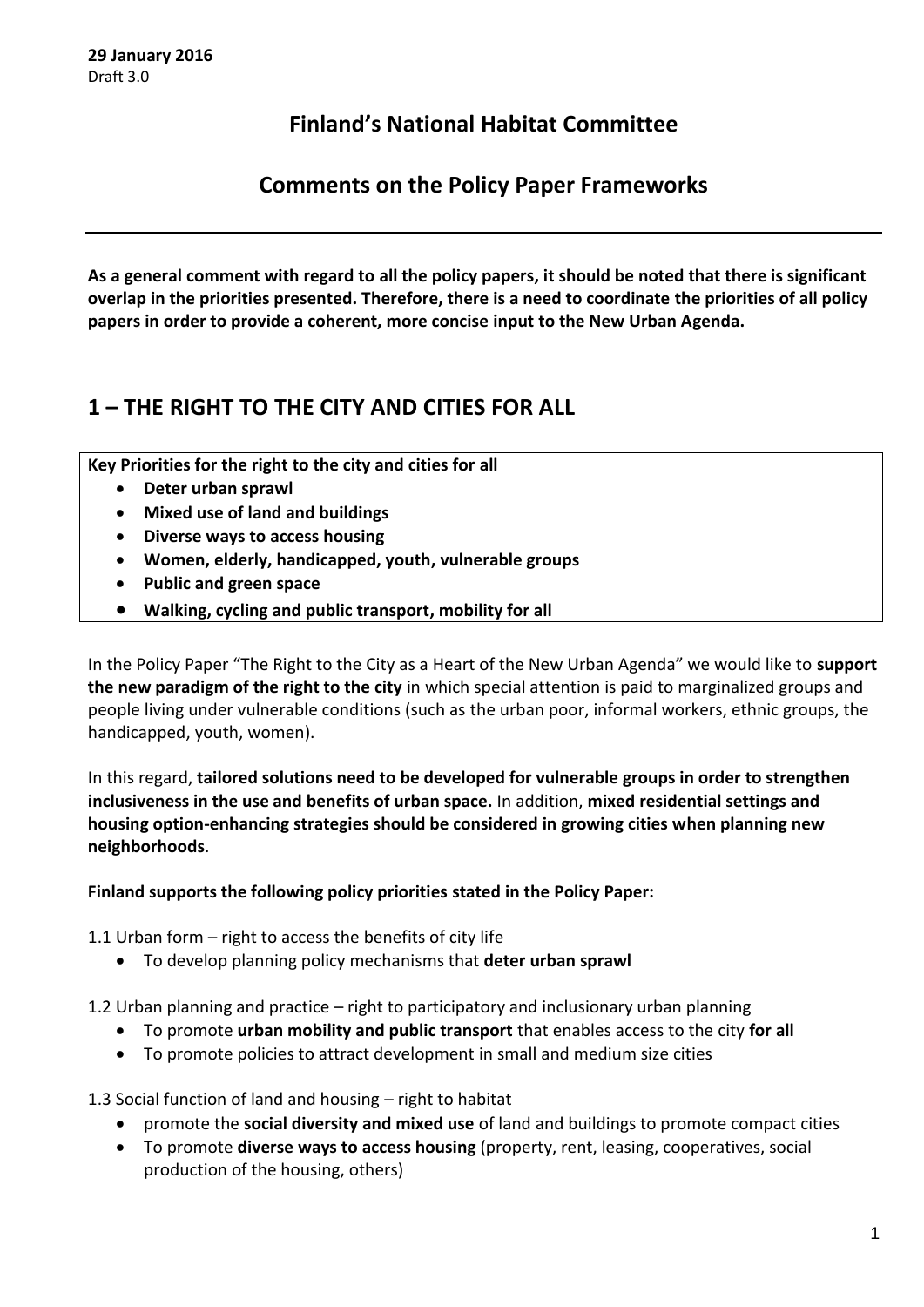- To provide housing options in locations that allow citizens to remain close to existing social networks and city services
- To promote **positive actions for women headed households** and other groups as elderly, handicapped, youth, others

1.4 Public space – right to public space as a component of the urban commons

- To develop **policy on public space** and the urban commons and promote universal access for all to such spaces
- To integrate **green infrastructure** into urban planning visions and priorities

1.6 Right to mobility and accessibility

- To promote **safer walking and cycling** in support of wider urban health goals
- To promote bike paths and green corridors
- To promote **public transport over private**
- To assure **public transport that is affordable, secure and free from violence** for women and children.
- To incorporate affirmative actions to **integrate public transportation with non‐motorized modes** of transportation
- To develop and promote positive **actions to stimulate the non‐motorized transport**

3.1. Urban livelihoods

- Develop new spatial city forms to promote decent job creation, **well connected urban areas** with higher density; that integrate work and residence, reduce transport costs and facilitate job creation.
- 5.1 Air quality and noise pollution
	- Create policies for densification in central areas to **diminish travel distance and increase walking and bicycle use**
	- **Promote non‐motorized transportation**
	- Provide **better conditions for public transportation**

5.3 Waste management

- To recognize unsustainable models of production and consumption and create policy to incentivize **more responsible use of resources**
- Strengthen community based initiatives for waste management

5.7 Protection of ecosystems and biodiversity

- To value and recover the continuity of ecosystems and green biological corridors
- To **value gardens and informal edge spaces** as part of the ecosystem network

## **2 – SOCIO-CULTURAL URBAN FRAMEWORK**

**Key priorities for socio-cultural urban frameworks**

- **Rights, duties and services for refugees**
- **•** Services for all
- **Livable, secure, inclusive urban environment**
- **Diversity of solutions for housing**
- **Good governance**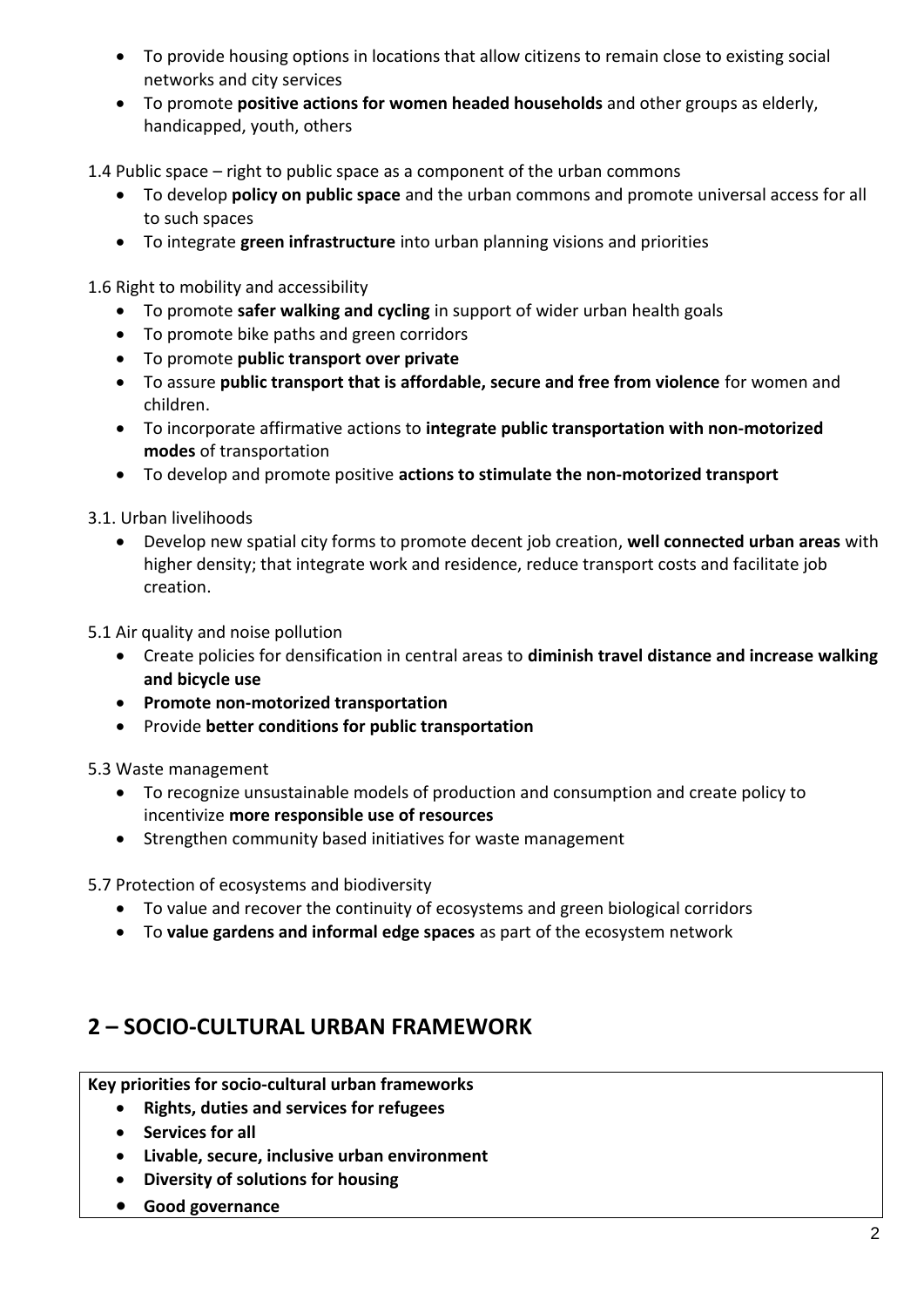### **Finland supports the following policy priorities stated in the Policy Paper:**

- An agreement for some **rights and duties for refugees** and migrants in cities in order to look for ways of living together.
- That an inclusive city is one that delivers **services to all** its residents, regardless of nationality or immigration status.
- Create **livable, secure and inclusive** urban environment **for all social groups** in cities, including poor and vulnerable.
- Achieve social cohesion and inclusiveness by emphasizing **diversity of solutions** to most urban problems from **housing** to employment.
- Develop **Spatial planning practices** that give priorities to **inclusion**.
- Enable **good governance** for assuring acceptable balances between **different social and population groups**.

## **3 – NATIONAL URBAN POLICY**

**Key priorities for national urban policies**

- **Metropolitan policies, cities as functional units**
- **Urban, peri-urban and rural interaction**
- **Management of ecosystem services**
- **Territorial and differentiated approach**

#### **Finland supports the following policy priorities stated in the Policy Paper:**

- **Facilitating urban policies and governance at a metropolitan scale**. Inter‐municipal co‐ ordination typically requires support from higher levels of government. There has been increasing attention in recent years to the benefits of **governing cities as functional economies**  rather than administrative units.
- **Strengthening urban, peri-urban and rural interactions** to enhance and structure the **environmental, social, economic and public policy connections** and therefore promote functional linkages between urban, peri‐urban and rural.
- **Recognizing rural areas and the urban‐rural continuum**: Rural areas must be recognized within functional urban areas (FUA), however the importance of linkages to rural go beyond the FUA. Policies need to address this, especially with respect to development of infrastructure and **management of eco‐system services** (land and water, in particular).
- **Promoting a territorial and differentiated approach** by considering key urban and territorial principles, such as those in the International Guidelines for Urban and Territorial Planning.

## **4 – URBAN GOVERNANCE, CAPACITY AND INSTITUTIONAL DEVELOPMENT**

**Key priorities for urban governance, capacity and institutional development**

- **Urban-rural collaboration**
- **Metropolitan governance**
- **Empowering disadvantaged groups**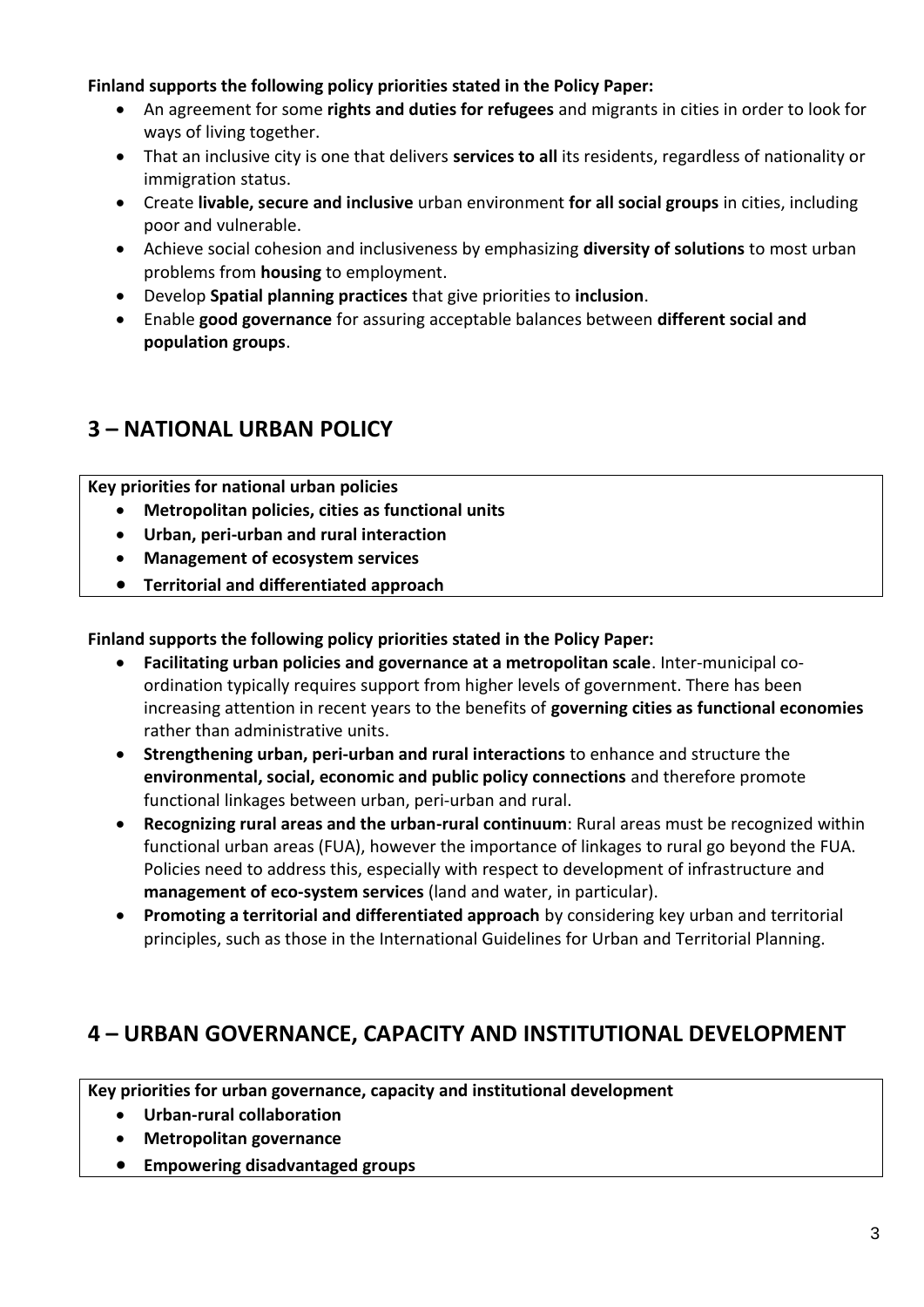**Finland supports the following policy priorities stated in the Policy Paper:**

- Enhanced **urban‐rural collaboration** is a vital challenge for metropolitan governance.
- The **reduction of territorial inequality** (e.g. between metropolitan areas and intermediary cities), taking into account urban‐rural linkages.
- **Metropolitan governance**: It is important to **adjust decision‐making to system boundaries**.
- Current participation practices do not guarantee fairness and equality. Participation has to foster or **create a mechanism through which the poor and other disadvantaged groups are empowered** and must prevent manipulation by local elites and/or vested interests.

# **5 – MUNICIPAL FINANCE AND LOCAL FISCAL SYSTEMS**

## **Key priorities for municipal finance and local fiscal systems**

- **Balance in municipal mandates and funding**
- **New mechanisms to support climate change mitigation**
- **Metropolitan financing**

## **Finland supports the following policy priorities stated in the Policy Paper:**

- **Narrowing the disconnect** between the devolution **of expenditures and municipal resourcing**, in other words, minimizing unfunded mandates or providing municipal governments with funding avenues to meet such mandates.
- Establishing new mechanisms that support climate change mitigation that provides **revenue for cities that succeed in reducing GHG emissions**.
- Metropolitan financing: Take meaningful steps to promoting processes and institutions which can **plan, finance and administer strategic infrastructure networks** that **cross municipal jurisdictions** in metropolitan areas.

# **6 - URBAN SPATIAL STRATEGIES**

## **Key priorities for urban spatial strategies**

- **Decrease the rate of urban sprawl**
- **Compact, connected urban form**
- **Green public spaces**
- **Integrated planning (land use, housing, transport)**
- **Institutional frameworks for urban-rural linkages**
- **Participation in public space planning**

## **Finland suggests the following recommendations related to spatial development:**

- **Decrease the rate of urban sprawl**
- Promote **compact and connected urban form where applicable**, while respecting the cultural heritage and **ensuring sufficient green spaces**
- Promote **integrated planning** which includes land use, housing and transport
- Develop **diverse urban and rural areas** and ensure public participation in all

## **Finland supports the following policy priorities/actions stated in the Policy Paper:**

 Reflect **urban-rural linkages in institutional frameworks** that promote sustainable and efficient spatial planning and management.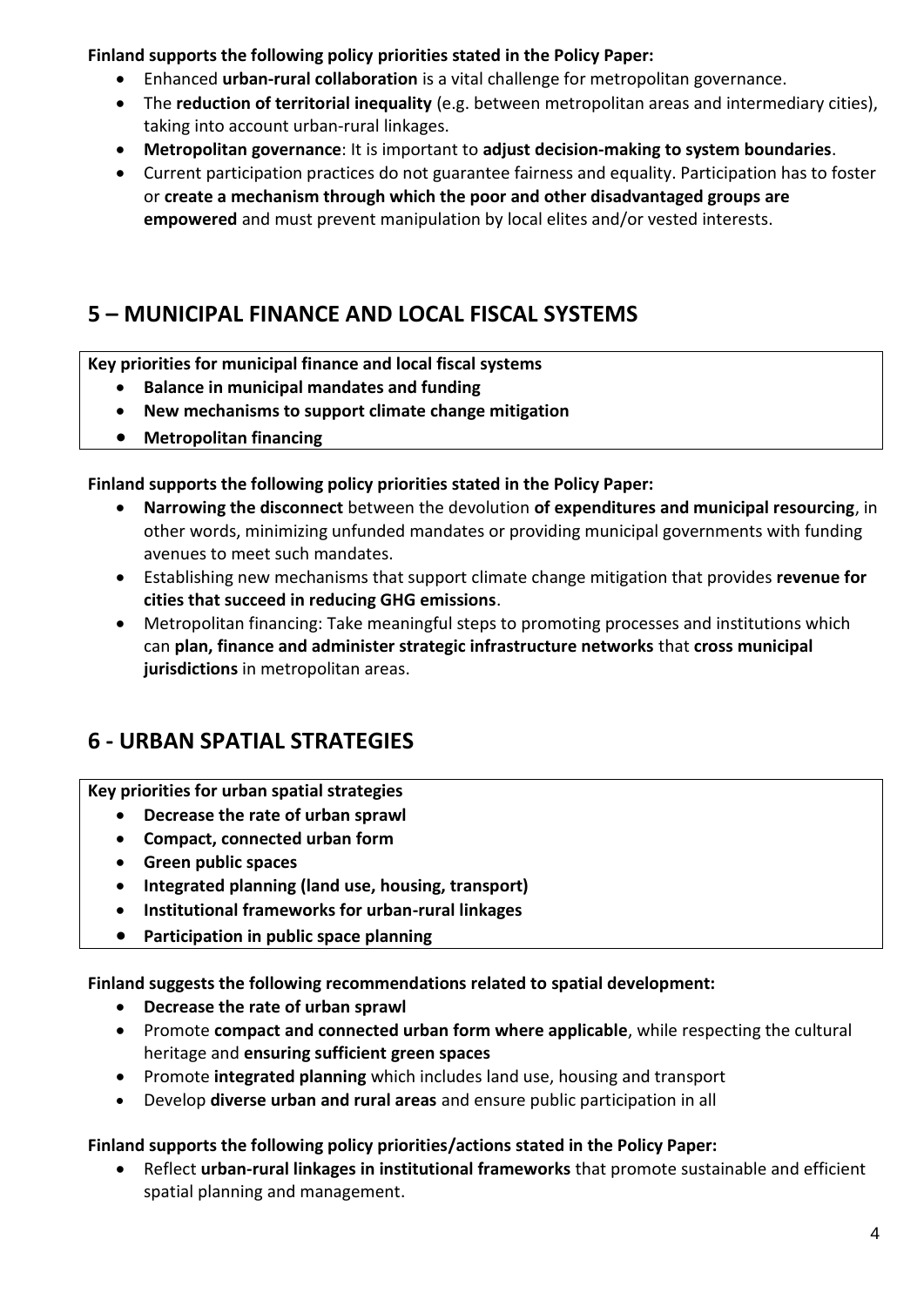- Emphasize awareness that the **provision of green public spaces** is an important responsibility of **public authorities**.
- Make the provision of **green and public spaces a priority** of urban spatial strategies and settlement planning, with particular regard to location, design and quality aspects.
- Promote the creation of **compact cities with networks of green and public spaces** in order to raise the accessibility to green and public spaces for all and to enhance the provision of ecosystem services.
- Promote **green and public space planning** and devote a commensurate amount of **budget resources** to the implementation and maintenance of green and public spaces.
- Consider **green and public spaces a major priority of planning**.
- Develop **guidelines and a set of criteria** regarding green and public spaces planning.
- Promote and conduct **citywide inventories of green areas** and publicly owned land, and identify areas that can be reserved for creating new green and public spaces.
- Promote **equal citywide access to high quality green and public spaces**. Public-space oriented planning and design should include establishing a sound proportion between citywide and neighbourhood/local level public spaces.
- Ensure **walkable access to green and public spaces** in all neighbourhoods; and make sure that green and public space design offers **easy use and access** to children, elderly people and people with disabilities.
- Foster **participation in public space planning** and design. Professionals, city administrators and interested citizens alike should be trained in the most effective techniques to use effective participation as a key driver of green and public space development.

# **7 – URBAN ECONOMIC DEVELOPMENT STRATEGIES**

## **Key priorities for urban economic development strategies**

- **Recycling and reuse in product lifecycles**
- **Environmental responsibility and resilience**
- **Mixed land use, affordable transport systems**
- **Public transport and non-motorised transport**
- **Housing affordability**
- **Low-carbon economy**
- **Infrastructure development plans and provision (government, private, local communities)**
- **Pro-business stance and tailored support**
- **governance structures, monitoring and evaluation mechanisms**
- **Sustainable production and consumption patterns**

#### **Finland suggests the following recommendation related to urban economic development strategies:**

 Enhance recycling and re-use in product lifecycles by promoting **ecodesign** and using a **cradle-tocradle approach** to bring benefits to the economy and the environment.

#### **Finland supports the following policy priorities/actions stated in the Policy Paper:**

- Due concern for equity and social justice, and sustainability, including **environmental responsibility and resilience.**
- Subject to environmental and congestion concerns, regulation should accommodate **high density development** and **mixed land uses**. An efficient and **affordable transport system and non‐motorised transport** modes are essential for the mitigation of potential adverse effect of high density on livability, and a reduction in a city's carbon footprint.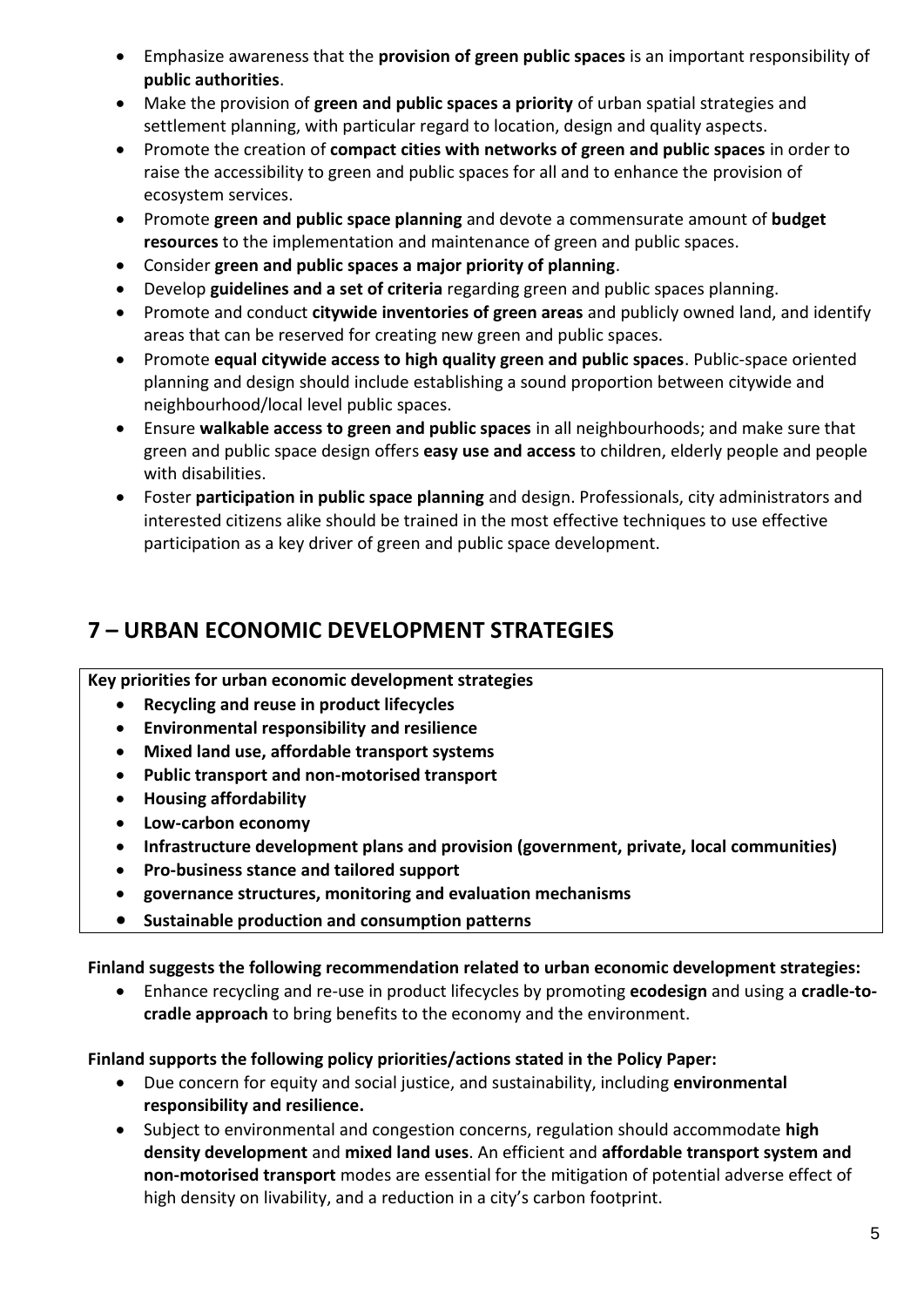- The housing policy framework should target **housing affordability, mixed income, mixed uses, and proximity to the public transport network.**
- The provision of infrastructure within the city is necessary to its efficient functioning. Transport infrastructure in particular is essential to achieving the benefits of connectivity and avoiding the costs of congestion. The demands of urban density and climate change mitigation place a **priority on public transport [and walking/ non‐motorised transport such as cycling**]. Particular attention needs to be given to the **transport needs of the working poor**.
- Review of building and land‐use regulation with a view to encouraging **density, connectedness and the transition towards a low‐carbon economy** and society.
- Formulation of medium and long term **infrastructure development plans**. Balance the efforts to meet the infrastructural needs of both businesses and households.
- To actively explore **tripartite partnerships** between the government, the private sector and local communities of the poor in **infrastructure provision**.
- Adoption of a **pro-business stance** and capacity building of local officials. Identify **comparative advantages and priority areas for investment** to leverage and further develop the existing assets of the city.
- **Tailoring support to** the differing needs of **different types of business**, including the SMEs and the informal sector.
- Clearer **demarcation of boundary of competencies** between central, state, metropolitan and local governments
- Adoption of **governance structures and procedures that give different stakeholders** (including the private sector, universities, the trade unions, the informal sector, etc.) real voice and **influence in decision making**
- Strengthening of the **monitoring and evaluation mechanisms of government programmes**; enhancing transparency through measures such as e government.
- Some of the Agenda 2030 goals have direct relationship with Sustainable Urban Economic Development, including: Goal 12. Ensure **sustainable consumption and production** patterns, Goal 13. Take urgent action to **combat climate change** and its impacts.

# **8 – URBAN ECOLOGY AND RESILIENCE**

**Key priorities for urban ecology and resilience**

- **Carbon- and resource-neutral society**
- **Primary and food production**
- **Ecosystem services and green spaces**
- **Air quality**
- **Urban ecology and resilience**
- **Systemic planning (housing, transport, energy, green systems)**
- **Integrated environmental, climate and disaster risk management**
- **Resilience of cities and rural areas**
- **Low carbon building codes**
- **Capacity building and education on urban ecology and resilience**
- **Good urban form; accessibility, zones based on walking, cycling, public transport**
- **Low-carbon planning and renewable energies**
- **Open, public, green space**
- **Tenure systems that include the poor and women**
- **Nature-based solutions and circular economy**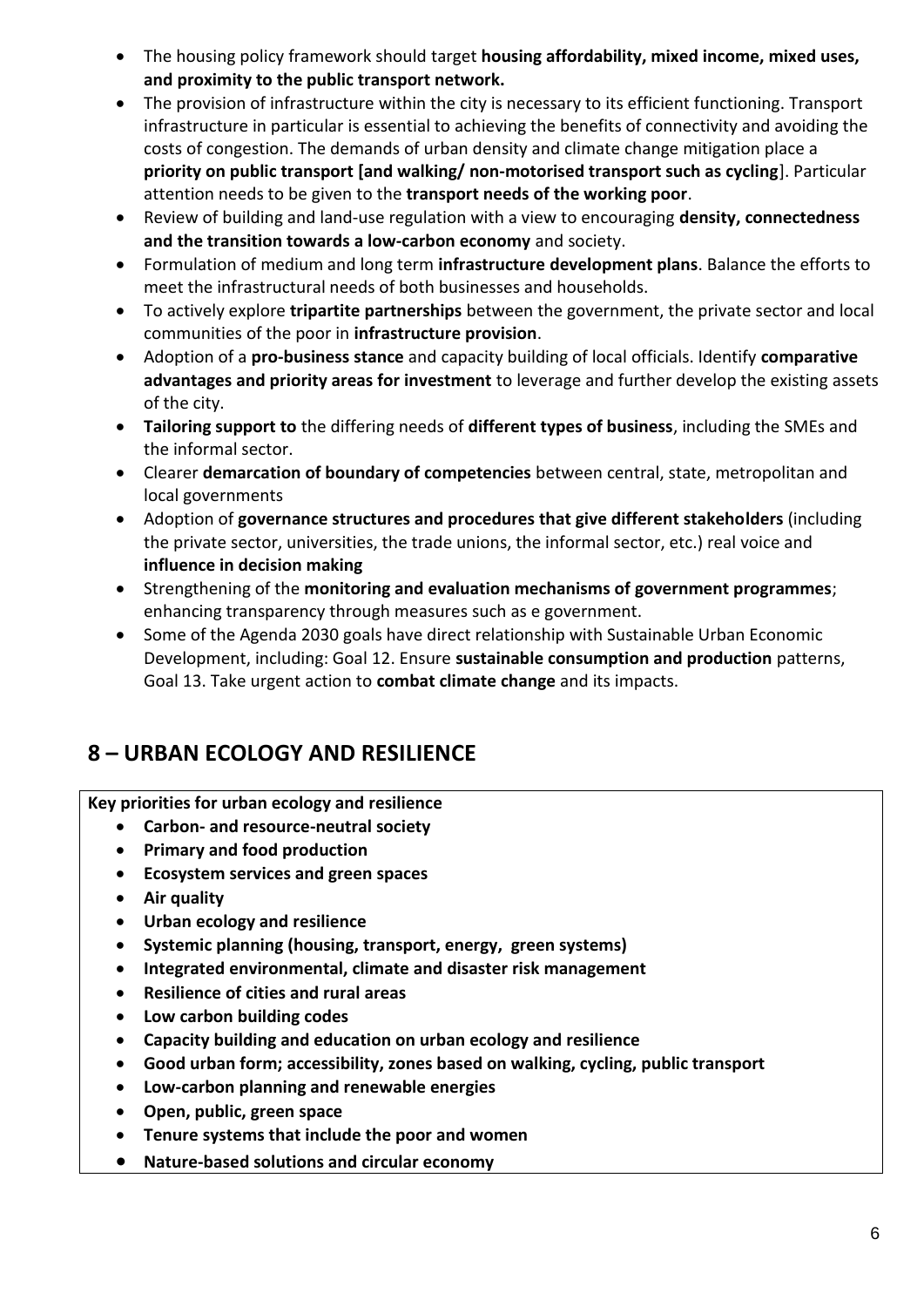### **Finland suggests the following recommendations related to Urban Ecology and Resilience:**

- promote a systemic change towards a **carbon-neutral and resource-neutral society**
- ensure **primary production and food production** when rural areas are merged with large population centres
- promote **biodiversity, ecosystem service delivery and green spaces**
- address indoor and outdoor **air quality**
- develop **resilience action plans**
- acknowledge the link between **migration** and climate change, disasters, and security

We note a key challenge stated in the policy paper: the **lack of financial resources to dedicate to urban ecology and resilience** because they are seen as non‐essential**.** In the policy papers on municipal finance and urban economy, priorities related to financial resources for urban ecology and resilience should be included in a more comprehensive manner.

We also note, with appreciation, a key challenge in the policy paper with regard to planning: the need for **systemic planning which simultaneously integrates housing, transport, energy and green systems.**

### **Finland supports the following policy priorities/actions stated in the Policy Paper:**

- **Environmental, climate, and disaster risk management should be integrated**, with broad participation by stakeholders enabling **transformative change** to occur at the individual, corporate, neighbourhood, community and local government levels.
- Policies for **resilience of cities** should be refined specifically to the place; they should relate closely to sustainable development and **appropriate use of resources**; incorporate integration of environmental, climate, disaster risk management, economic, and social objectives; consider the wider **system and connectivity to rural areas**; and be supported by a comprehensive and tailored "how to" menu of recommendations.
- **Urban form** should take shape **in collaboration with residents** and other stakeholders to make it resilient and locally relevant.
- Update and enforce relevant policies as context changes, such as appropriate **building codes** that reflect both affordability and safety, and that are **low‐carbon and climate resilient**.
- Incorporate **principles of resilience into policymaking**: diversity, redundancy, modularity, feedback sensitivity, capacity for adaptation, environmental responsiveness and integration.
- **Include spatial designers** at earlier stages in the **policy process**.
- **Build capacity, knowledge and instruments** for individuals, communities and organizations to manage urban ecosystems for reduction of resilience to shocks and stresses.
- Increase **education about urban ecology and resilience** at all age levels, from primary school through universities and continuing education.
- Develop **community funds** to support investments in resilience.
- Invest in the **capacity of marginalised groups**.
- Good urban form should consider **accessibility and zones based on walking, cycling, public**  transport, and transport of goods and services in resource and energy-efficient ways.
- Increase **low‐carbon urban planning**. Make use of **renewable energies** appropriate to the specific context. Promote use of energy-efficient and safe buildings through planning.
- Set targets for achieving and maintaining a **specific amount and geographic distribution of open space and public space.**
- Address **urban‐rural linkages** and explicitly consider these relationships in building and reinforcing **resilience**.
- Encourage **tenure systems** that do not exclude **the poor and women** from owning and controlling land, including farmland.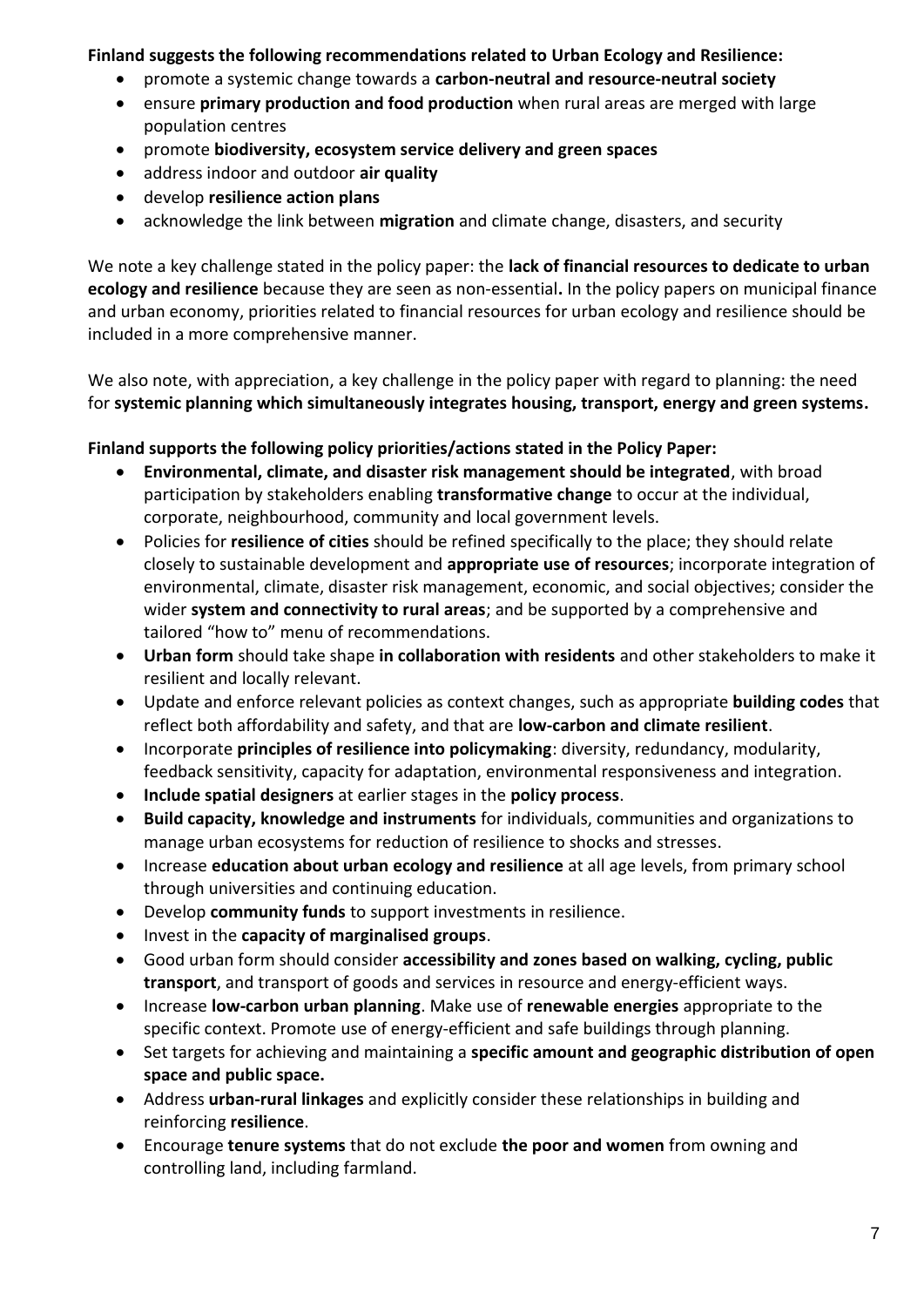- **Investments** should be made in **sustainable and efficient infrastructure** that can meet growing demands for services such as energy, water, and food, while ensuring environmental sustainability and climate resilience.
- Formulate **clear targets (e.g. on energy, mobility, density**) to set the direction for current and future action.
- Design open space that integrates daily amenities and provides co-benefits for resilience.
- Utilize locally relevant **tools for valuing ecosystems services** to inform planning.
- Catalyze **behaviour changes** that enable a healthier urban ecology and enhanced resilience.

#### **Finland supports the idea of creating enabling frameworks as stated in the Policy Paper:**

 At the same time, mechanisms that encourage **active civil society and private sector engagement** in decision‐making about **urban ecological and resilience concerns** can help to ensure that interventions achieve their goals…Examples of this type of mechanism include national forums bringing together different cities and researchers like Finland's Hinku process, national sustainable development commissions, and expert panels which **connect the latest research and innovation to policymaking**.

#### **Finland supports the idea of planning and design interventions stated in the Policy Paper:**

- Consider nature‐based solutions and **circular economy** to ensure green growth and sustainable development.
- Ensure interventions contribute to all dimensions of sustainable development, including **social wellbeing, livelihoods, and ecological boundaries**.

## **9 – URBAN SERVICES AND TECHNOLOGY**

#### **Key priorities for urban services and technology**

- **•** Basic services for all
- **Increase eco-mobility (walking, cycling and public transport)**
- **Down-scale individual car-based transport**
- **Develop smart mobility**
- **Integrated land use and transport planning**
- **Green spaces in dense urban settlements**
- **Connectivity beyond administrative boundaries**
- **Local waste prevention concepts**
- **Healthy living conditions**
- **Building-related energy efficiency and decentralized energy production**

**Finland suggests the following recommendations related to urban services:**

- Promote the principle of **basic services for all**
- **Decrease private car use**, increase walking, cycling and public transport
- **Decrease travel demand** through compact, mixed use urban form and digitization
- Leadership needs to be taken by the **public sector** in order to achieve ambitious results in **sustainable transport**
- **Smart mobility** in human settlements
- Promote **integrated land use and transport planning**

**Finland supports the following key transformations/actions to achieve the policy priorities stated in the Policy Paper:**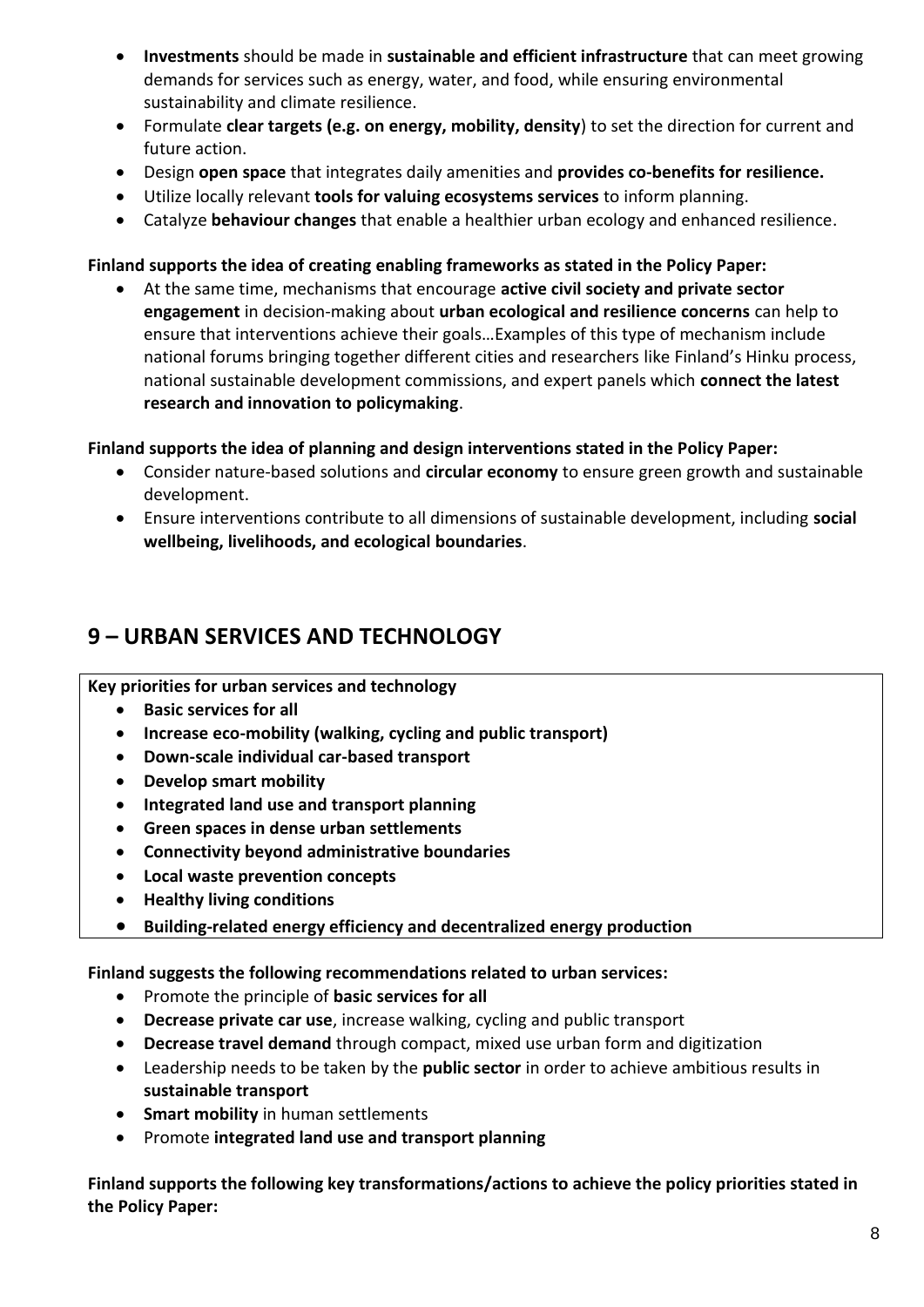- **Basic urban services are the prerequisite** for any improvements in personal, social and economic opportunities for urban users and socio‐economic development at all levels.
- **Fossil fuelled and individual car‐based transport needs to be regarded as a complementary**  means of transport and drastically downscaled in favour of eco-mobility (non-fossil fuel based public transport, cycling, walking).
- Public Spaces, green infrastructures and urban ecology. High‐rise and **dense urban settlement** structures need to go **hand in hand with the quality of green spaces**. Green infrastructures should be interlinked and provide space for a various urban ecology.
- **Urban mobility** should support overall sustainability objectives through the delivery of resource‐ efficient, space‐efficient, people‐oriented, clean and safe mobility.
- **Connectivity** should provide for **inter‐city and urban‐rural linkages**; it should be provided at the level of metropolitan and urban areas, **beyond the administrative boundaries** of cities, through adequate collaboration between relevant entities.'
- Interlink **urban development planning with transport planning** and energy efficiency policies
- Establish mechanisms of "**circular economy**".
- Develop **local waste prevention concepts** that take into account the specific urban metabolism and focus on the most urgent waste streams with the highest cost saving potentials.
- Reduce the hazardousness of waste streams and recycling rates by **better product design**.
- Improve **healthy living conditions** in urban areas (**air, water, soil, safety**) through transfer of peer experiences, local expertise and awareness;
- Add to any new building developments an **increased quality of public and green spaces** and interlink the system of green spaces to a green infrastructure;
- Combine **building‐related energy efficiency improvement** (heating systems, insulation), **decentralized energy production** (solar, wind, geothermal, process or waste heat from industry, commerce and households) and efficiency through **cogeneration** (district heating networks).
- Set **renewable energy**, in conjunction with co-generation and a complementary proportion of conventional energy as long as unavoidable as the future of electricity and heat supply.
- **Coordinate mobility and land use planning policies**; in particular, promote compact urban development, which reduces the need for travel but not the accessibility.
- **Prioritize sustainable modes of transport**, by supporting public transport and non motorised transport, and manage the demand for private motorised transport (Sustainable Urban Mobility Plans).

# **10 – HOUSING POLICIES**

**Key priorities for housing policies**

- **Affordable housing for all**
- **•** Social mix in housing
- **Housing needs of special needs groups (the elderly, ethnic minorities)**
- **•** Balance of housing tenure types
- **Green infrastructure, energy efficient housing**
- **Gender equality in inheritance rights**

#### **Finland suggests the following recommendations related to housing policies:**

- Ensure adequate **affordable housing** for low-income households
- **•** Promote a **social mix** in housing areas